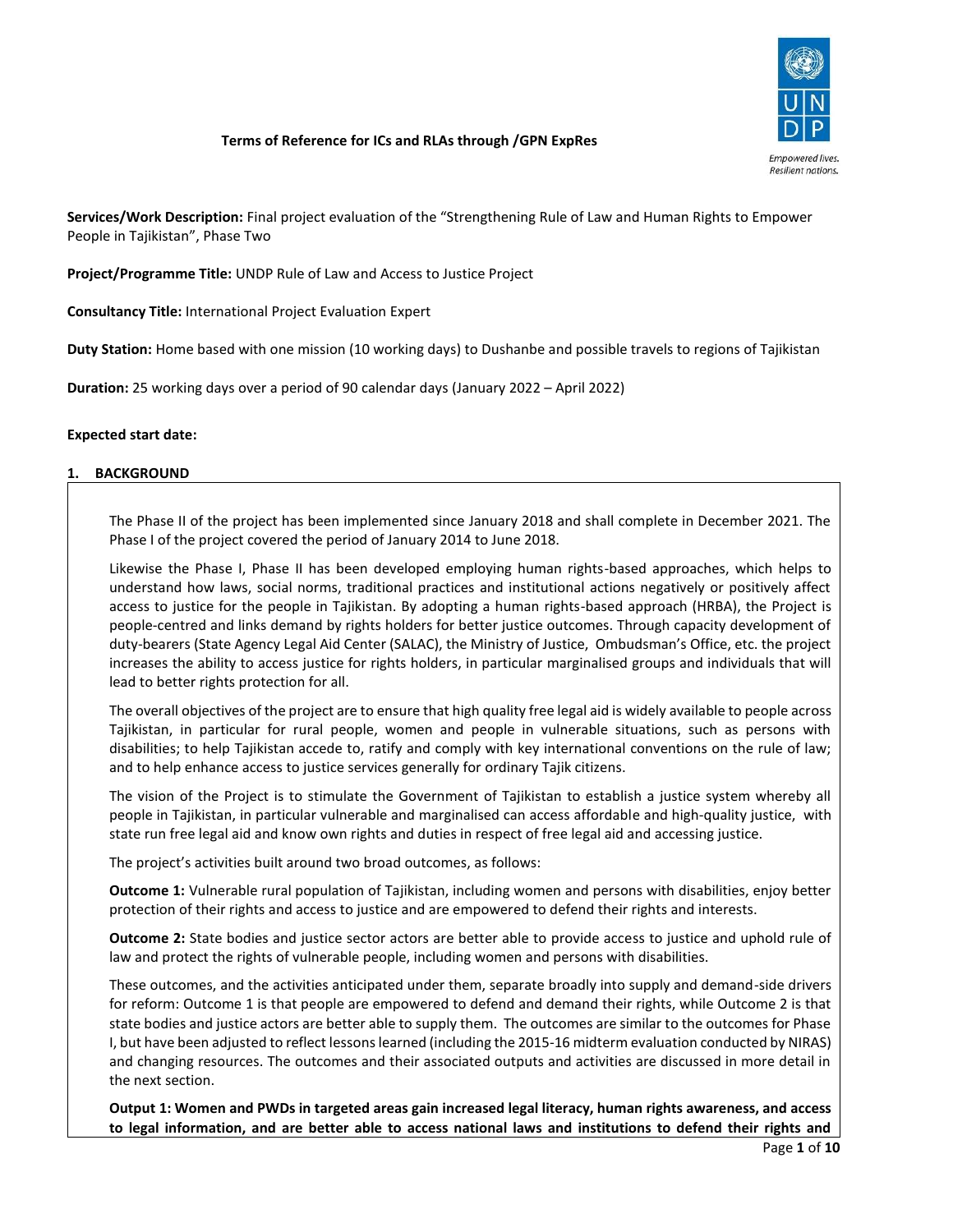

**interests.** In Phase I, the project worked on education and empowerment of women in two particular target areas – Rasht and Ghanchi. In Phase II, the project continues working in these areas, but expanded to regional levels covering whole country. The project indirectly supports implementation of the "State Programme on Human Rights Education for 2013-2020", particularly activities related to persons with disabilities and issues of domestic violence. The project also conducts public awareness activities in target areas on human rights and access to justice issues. While conducting public awareness, the project utilizes approach where it works with regional Civil Society Organizations (CSOs) as service providers covering people with disabilities and gender issues, in parallel developing capacities of those regional CSOs.

**Output 2: Regional Policy Dialogues become a key platform for advocating policy change, and regional civil society has the capacity to contribute effectively.** Regional policy dialogues (RPDs) are held twice per annum in different regions of Tajikistan (oblasts). RPDs were instituted because senior policy makers rarely visited the oblasts, and almost never did so in a coordinated manner. The RPDs bring together policy makers from the capital including the Minister of Justice and other high-ranking officials; local authorities; and local CSOs and representatives of civil society. The RPDs to date have been successful both at bringing forward local concerns to central policy makers and at communicating central policy to local actors. The project continues support RPDs with an expansion of the role of CSOs and enhancing connection with the national-level Policy Dialogue.

**Output 3: A sustainable state-run system of primary free legal aid is developed, which will provide high-quality free legal aid, particularly to women and PWDs.** The project worked to provide free legal aid all throughout Phase I. The goals in Phase II is to (1) complete the transfer to a system that is 100% operated and at least 70% funded by the government, and (2) make the system long-term sustainable, while ensuring that (3) it continues to be free to most people; (4) continues to provide high-quality legal aid; and (5) continues to be particularly sensitive to the needs of women and PWDs. Currently, the provision of free legal aid is governed by the 'Concept on Free Legal Aid' passed in July 2015. However, this is a Presidential decree rather than a law. It was sufficient to allow the creation of SALAC, but will require additional expansion and codification to support the long-term standing of a state system of free legal aid.

**Output 4: High quality secondary free legal aid is provided via SALAC and the Union of Lawyers.** The project's LACs have occasionally provided secondary free legal aid (SFLA) – that is, legal aid that involves going to court, or to a similar hearing in front of some state body. SFLA is distinct from primary free legal aid (PFLA), which merely involves counselling, advice, and assistance short of an actual trial or court hearing. Historically, most of the LACs' work has been PFLA; only about 1% of all LAC clients have had cases that needed to go to trial. The Government of Tajikistan has been planning for years to develop an organized system of free legal aid to criminal defendants. There is strong political support for this within the government. Beginning in Q3 2017, Phase II begun with piloting of a system of secondary free legal aid for criminal defendants. The pilot programme has been started in four districts outside of Dushanbe, capital city. By now, the SFLA on criminal cases has been expanded to whole south and northern oblasts of Khatlon and Sughd.

**Output 5: The capacity of national human rights and justice institutions to implement international human rights standards is increased.** Tajikistan completed its most recent (second) UN Universal Periodic Review in May 2016. Based on that, the GoT has made a number of commitments to changes in its human rights framework (for instance, to sign and ratify the Convention on the Rights of Persons with Disabilities) and has developed a draft National Action Plan for carrying out these commitments. The project continues working with the GoT on particular conventions (CRPD, CEDAW, OPCAT) to advance accession or compliance when necessary. This output includes general support to the Ombudsman's Office, iincluding support in protecting and promoting human rights, including the development of expertise related to gender equality and issues of persons with disabilities. In particular, the Ombudsman's Office should be able to comply with the Paris Principles, and should also be capable of implementing a National Preventive Mechanism against torture. (There is not currently an NPM, but the GoT has left the option on the table.) The project supports the Ombudsman's Office carry out the goals of its current Strategic Plan for 2016-2020, and will help it draft a new Strategic Plan for the next five years (2021-25).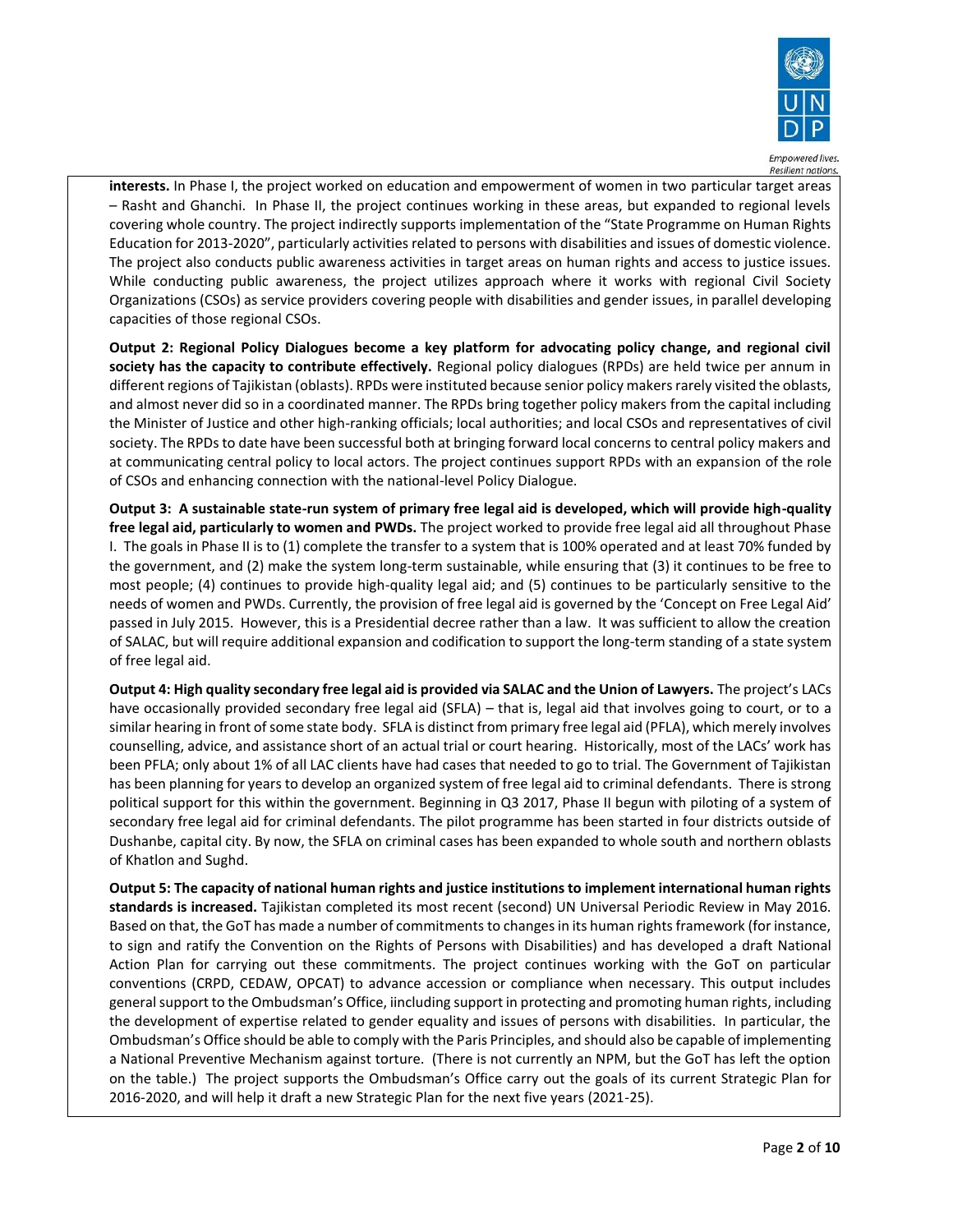

**Geographic location:** The project operates countrywide but with a focus on rural and remote, yet populated areas, where it has been identified that the problems related to the access to justice are highest.

**Partnerships:** The primary partner to the Project is the Ministry of Justice of the Republic of Tajikistan (MoJ) and its subordinated bodies, particularly SALAC. The MoJ as the senior beneficiary of the project will be closely involved in the implementation as well as monitoring and evaluation of programmatic results. The MoJ will also continue to chair the National and Regional Policy Dialogues.

The Ombudsman's Office is also a major strategic partner of the project. The Ombudsman's Office is responsible for a number of key initiatives, including Tajikistan's interaction with several key international conventions; it advocates for signing and accession (i.e., in the cases of CRPD and OPCAT) and also monitors compliance with conventions that Tajikistan has already signed.

The Union of Advocates is the new national Bar Association, which replaced the old system (of multiple regional bar associations) in 2015.

The CSO Network is a loose "umbrella" organization of Civil Society Organizations; it currently has 24 members, including three women's CSOs and four Organizations of People with Disabilities. It was established in 2016 with Project assistance. It is expected that it will be a secondary partner to the Project throughout Phase Two. The Network's primary function will be to deliver recommendations and other inputs into the Policy Dialogue; however, the Project will be alert to opportunities to use the Network in other ways, thus building its capacity and strengthening the ability of member CSOs to influence public policy and law.

The total approved budget for the project was USD 1.942,125. As of September 30, 2021, the total USD 1,243.083 has been spent. The breakdown of budget is as follows:

| 'Budget vs expenses Strengthening Rule of Law and Human Rights to Empower People in Tajikistan' |                                     |                                                              |         |         |                                                 |                                                    |                                                                          |  |  |
|-------------------------------------------------------------------------------------------------|-------------------------------------|--------------------------------------------------------------|---------|---------|-------------------------------------------------|----------------------------------------------------|--------------------------------------------------------------------------|--|--|
|                                                                                                 | Project phase II as of 30 Sept 2021 |                                                              |         |         |                                                 |                                                    |                                                                          |  |  |
| Outputs,<br>Activity<br>Results and<br>Activities                                               | <b>Budget USD</b>                   | Total Project Expenditures Expenditures Expenditures<br>2018 | 2019    | 2020    | Expenditures<br>2021 (as at 30<br>September'21) | Total<br>Expenditures<br>FY2018 to 30<br>Sept 2021 | Remaining<br><b>Balance</b><br>vs total<br>budget as<br>of 30<br>Sept'21 |  |  |
| GRAND<br>TOTAL:                                                                                 | $(1,7$ mil EUR)<br>1,942,125        | 134,403                                                      | 524,241 | 375,422 | 209,017                                         | 1,243,083                                          | 699,042                                                                  |  |  |

The project information is summarized in below table: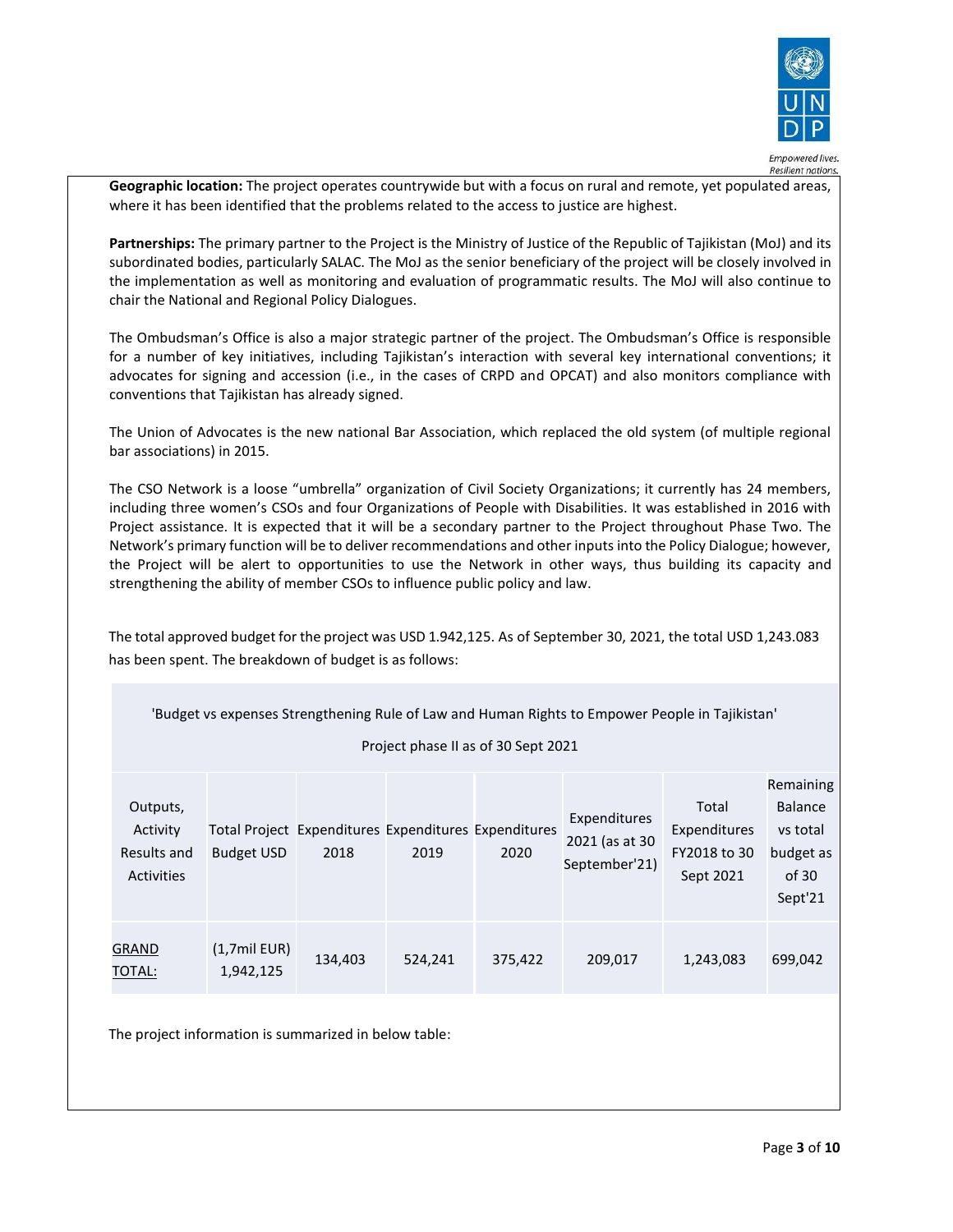

| Project/outcome title                            | "Strengthening Rule of Law and Human Rights to Empower People in<br>Tajikistan - Phase Two"                                                                                                                                                                                                                           |              |  |
|--------------------------------------------------|-----------------------------------------------------------------------------------------------------------------------------------------------------------------------------------------------------------------------------------------------------------------------------------------------------------------------|--------------|--|
| Atlas ID                                         |                                                                                                                                                                                                                                                                                                                       |              |  |
| Corporate outcome and<br>output                  | <b>UNDAF:</b> People in Tajikistan have their rights protected and benefit<br>from improved access to justice and quality services delivered by<br>accountable, transparent, and gender responsive legislative, executive<br>and judicial institutions at all levels<br>Indicative Output(s) with gender marker: GEN2 |              |  |
| Country                                          | Tajikistan                                                                                                                                                                                                                                                                                                            |              |  |
| Region                                           | Central Asia                                                                                                                                                                                                                                                                                                          |              |  |
| Date project document signed                     | 1st January 2018                                                                                                                                                                                                                                                                                                      |              |  |
|                                                  | Start                                                                                                                                                                                                                                                                                                                 | Valid period |  |
| Project dates                                    | January 2018                                                                                                                                                                                                                                                                                                          | 31 June 2022 |  |
| Project budget                                   | USD 1.942,125                                                                                                                                                                                                                                                                                                         |              |  |
| Project expenditure at the<br>time of evaluation | USD 1,243,083                                                                                                                                                                                                                                                                                                         |              |  |
| <b>Funding source</b>                            | MFA Finland, UNDP                                                                                                                                                                                                                                                                                                     |              |  |
| Implementing party                               | <b>UNDP</b>                                                                                                                                                                                                                                                                                                           |              |  |

# **2. SCOPE OF WORK, RESPONSIBILITIES AND DESCRIPTION OF THE PROPOSED WORK**

The end-phase project evaluation is being conducted to identify project implementation issues, assess achieved progress towards the achievement of objectives, relevance and performance of the project as compared to the project document, identify and document lessons learned and recommendations. The endphase project evaluation is expected to serve as a means of validating or filling the gaps in the initial assessment of relevance, effectiveness and efficiency obtained from monitoring. The project evaluation also provides the opportunity to assess project's success or failure with indicating the explanation.

Specifically, the objectives are:

- To ascertain the achievements of the project and its relevancy, effectiveness, efficiency, sustainability and impact including synergies with other UNDP support efforts(coherence).
- Assess whether the project achieved or did not achieve outcomes and outputs stipulated in the Project Document and Results Framework;
- Identify factors that have contributed to achieving or not achieving project results;
- Assess the relevance, sustainability, effectiveness and efficiency of the Phase II project;
- Highlight the key results of the project and to analyse the key challenges faced by the project and how them have or haven't been resolved;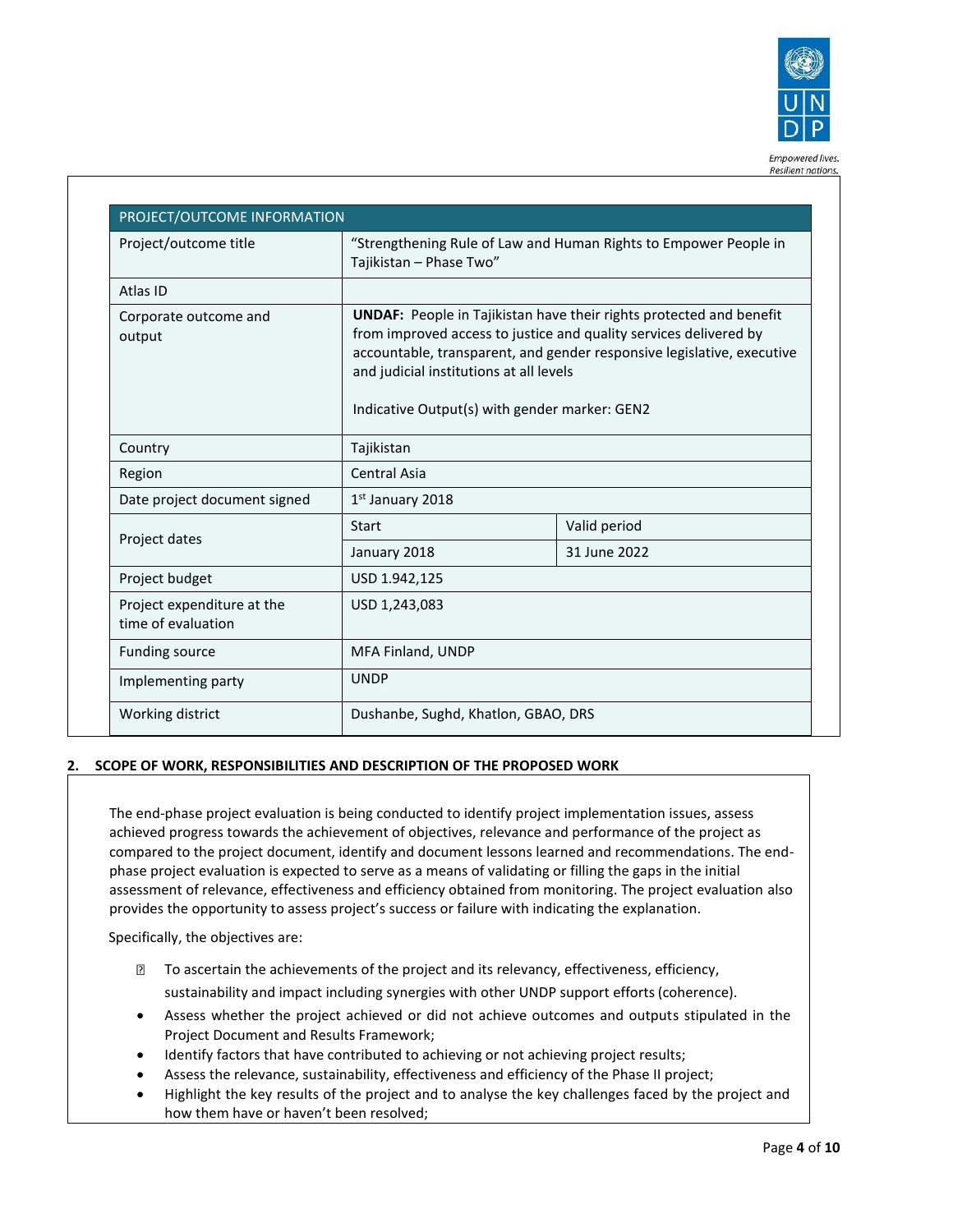

- Identify to what extent the project has contributed to the implementation of the ongoing reform of state-run legal aid system and developing regional policy dialogue on the Rule of Law (RoL) issues;
- Analyse the effectiveness of the existing partnerships established/maintained with the Ministry of Justice, civil society, UN Agencies, donors and other key stakeholders. Identify lessons learnt, effectiveness of project partnerships, level of state commitment and ownership;
- Provide recommendations for more effective resource mobilization;
- Assesses to what extent the project has addressed gender considerations and promoted gender equality throughout its implementation.

# **Scope of Work:**

The evaluation should assess the relevance, effectiveness, coherence, efficiency, impact and sustainability of the project interventions *between January 2018 and June 2022*. In addition, the evaluation should indicate if the produced results are in the right direction towards contributing to strengthening rule of law and human rights to empower people in Tajikistan. Particularly, the evaluation should cover but not limited to the following areas.

- Relevance of the project: review the progress against project outputs and contribution to outcome  $\overline{R}$ level results as defined in the project's theory of change and ascertain whether assumptions and risks remain valid. Identify any other intended or unintended, positive or negative, results.
- $\overline{?}$ Effectiveness and efficiency of implementation approaches: review project's technical as well as operational approaches and deliverables, quality ofresults and their impact, alignment with national priorities and responding to the needs of the stakeholders; covering the results achieved, the partnerships established, as well as issues of capacity;
- Review the project's approaches in general including mainstreaming of gender equality and social 7 inclusion, with particular focus on women and marginalised groups;
- Review and assess the sustainability of the results and risks and opportunities (in terms of resource  $\overline{2}$ mobilization, synergy and areas of interventions) related to future interventions;
- Review external factors beyond the control of the project that have affected it negatively or positively;
- Review planning, management, monitoring and quality assurance mechanisms for the delivery of  $\overline{R}$ the project interventions;
- Review coordination and communication processes and mechanisms with the stakeholders;  $\Box$
- $\overline{R}$ Review how the implementation of project interventions have been impacted by COVID- 19 and how the Project could immediate response for effective and appropriate respond the pandemic.

# **1. Evaluation criteria and key questions.**

The evaluation will follow the OECD-DAC's revised evaluation criteria - Relevance, Coherence, Effectiveness, Efficiency, Impact and Sustainability. Partnership and Human Rights will be added as cross-cutting criteria. The guiding questions outlined below should be further refined by the consultant and agreed with UNDP before commencement of the evaluation.

## **Key Questions**

*Relevance*

- To what extent the country context in Tajikistan is conducive for work on rule of law?
- To what extent is project timely and relevant to the national context in Tajikistan?
- To what extent is the project in line with national priorities and needs of targeted groups?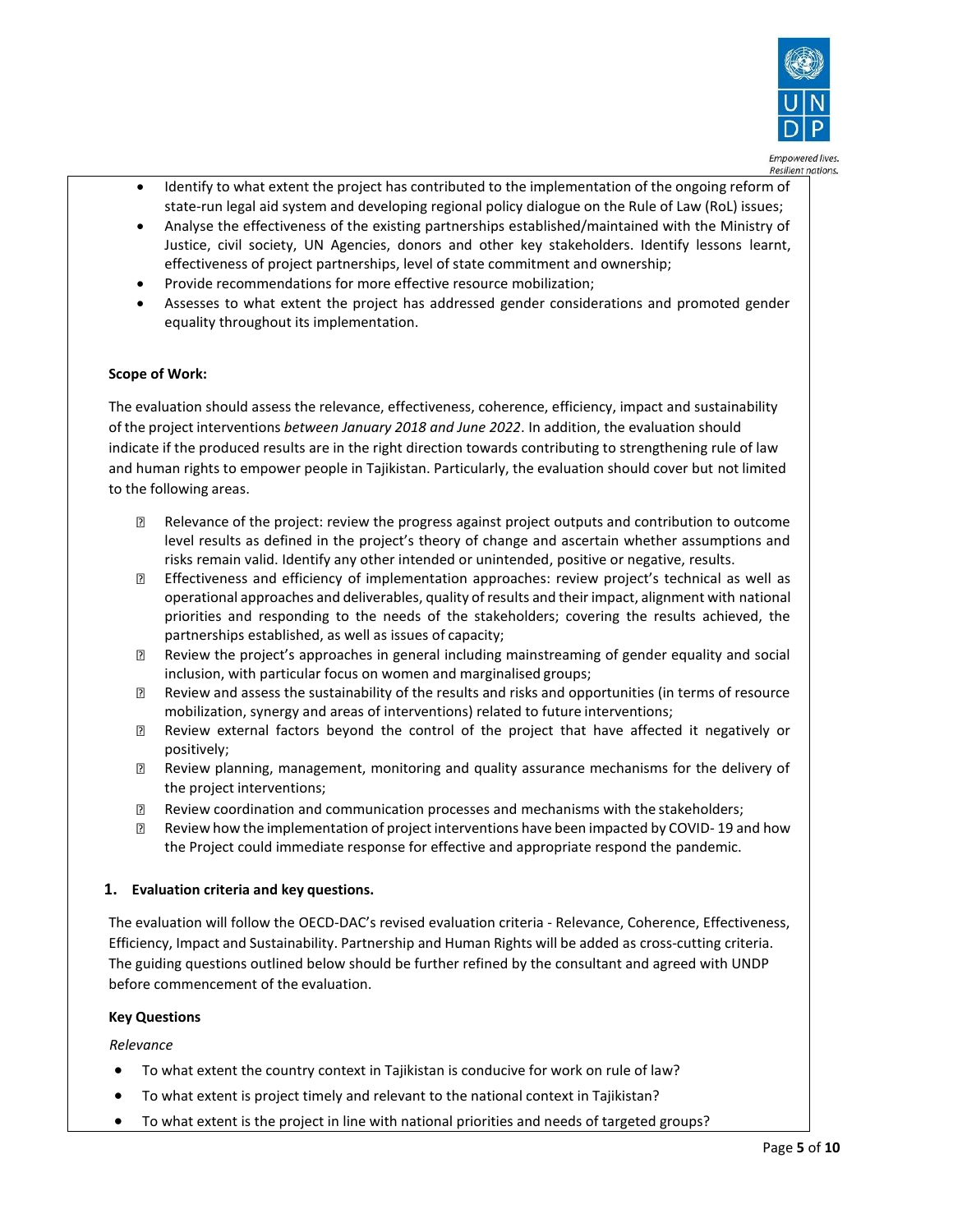

Resilient nations.

- To what extent were the selected methods of delivery and approaches relevant and adequate for the successful implementation of the justice reform?
- To what extent project design is consistent in terms of Results-Based Management (RBM) and Human Rights Based Approach (HRBA) approaches?
- How is the UN principle of 'Leaving no-one behind' integrated in the project design and implementation?
- Is the project timeframe reasonable to achieve the expected results at outputs/outcomes level?
- To what extent the ToC is valid?
- To what extent the project is flexible/adaptable to the changes?
- What is an added value in the support of UNDP to the RoL in comparison to other projects in Tajikistan?
- What should be done to increase the relevance of the project?
- What are other critical issues in the legal sector in Tajikistan within the scope of the project that need urgent attention – or in the near future?

#### *Effectiveness*

- What is the RoL project fulfilment?
- In which areas does the project have the greatest achievements?
- To what extent the expected results are achieved by end of the Phase II?
- What are the key driving forces (KDF)?
- In which areas does the project have the lowest achievements? What have been the constraining factors and why? How could they be overcome?
- What are the major factors and actors influencing the (non)achievement of the expected results?
- What was the comparative advantage of the project partners engaged in the project implementation?
- What has been the contribution of UNDP partners and other organizations to the achievements?
- Did the project work with/address the right partners while implementing the RoL project?
- How has the capacity development/awareness raising of the target groups changed their knowledge, capacities and behaviors/systems?
- What, if any, alternative strategies would have been more effective in achieving the project's objectives?
- To what extent did the achieved outcomes benefit women and men equally?
- What should be done to increase the project performance on the initiated legal aid reform?
- Should the project continue supporting the Regional Policy Dialogue on the RoL issues and why?
- How to make it effective both for the state and the civil society?

#### *Efficiency*

- To what extent the project fulfilment corresponds to the Project Document? Are there any delays? If "Yes" why?
- Have resources (funds, human, time, expertise, etc.) been allocated and used adequately?
- To what extent is the project management structure efficient in generating the expected results?
- How systematic and efficient the management and oversight of the project is?
- To what extent do the M&E systems utilized by UNDP ensure effective and efficient project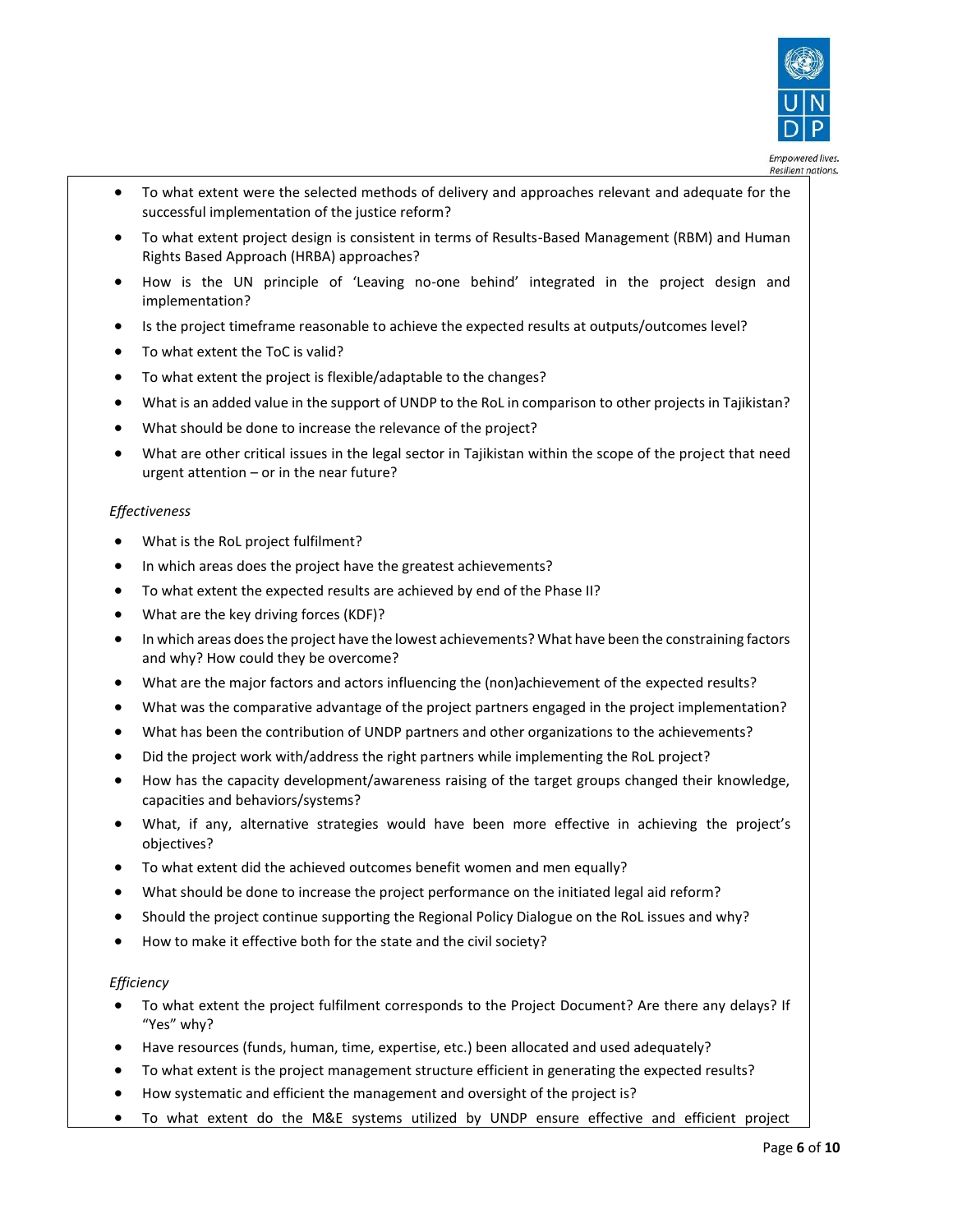

**Resilient nations.** 

management?

• What could be done to improve the results?

# *Sustainability*

- To what extent are the project achievements likely to continue after its completion?
- To what extent did the main partner (Ministry of Justice) own the results and to sustain them?
- What are the prospects of policy/institutional/financial and environmental sustainability?
- To what extent are policy/regulatory frameworks in place?
- Is a sustainability strategy & capacity development of key stakeholders been developed/implemented?
- To what extent do stakeholders support the project? Any operational and/or financial commitments?
- To what extent has the project intervention forged new or strengthened partnerships among different stakeholders (government agencies, development partners, civil society)?
- What could be done to strengthen exit strategies and sustainability prospects of the project?

#### *Partnership*

- How the partnerships affected in the project achievement, and how might this be built upon in the future?
- Have the ways of working with the partner and the support to the partner been effective and did they contribute to the project's achievements?
- How does partnership with the Government (Ministry of Justice of the Republic of Tajikistan (MoJ) and its subordinated bodies, particularly SALAC) and CSOs (gender and disability public organizations) work? Does it create synergies or difficulties? What type of partnership building mechanism is necessary for future partnership?

## *Gender equality and Social Inclusion*

- To what extent have issues of gender and marginalised groups (in particular people with disabilities) been addressed in the design, implementation and monitoring of the project?
- To what extent the project approach was effective in promoting gender equality and disability issues through project interventions?
- To what extent has the project promoted positive changes of women, people with disabilities? Were there any unintended effects?

## **2. Methodology**

The consultant should propose detail methodological framework in inception report. The study should undertake a quantitative and qualitative assessment. The consultant will be responsible for designing and conducting the evaluation including proposing appropriate methodology, designing tools, developing questionnaire and other instruments for data collection and analysis. The consultant is responsible (but not limited) to:

• Desk study and review of all relevant project documentation including project documents, annual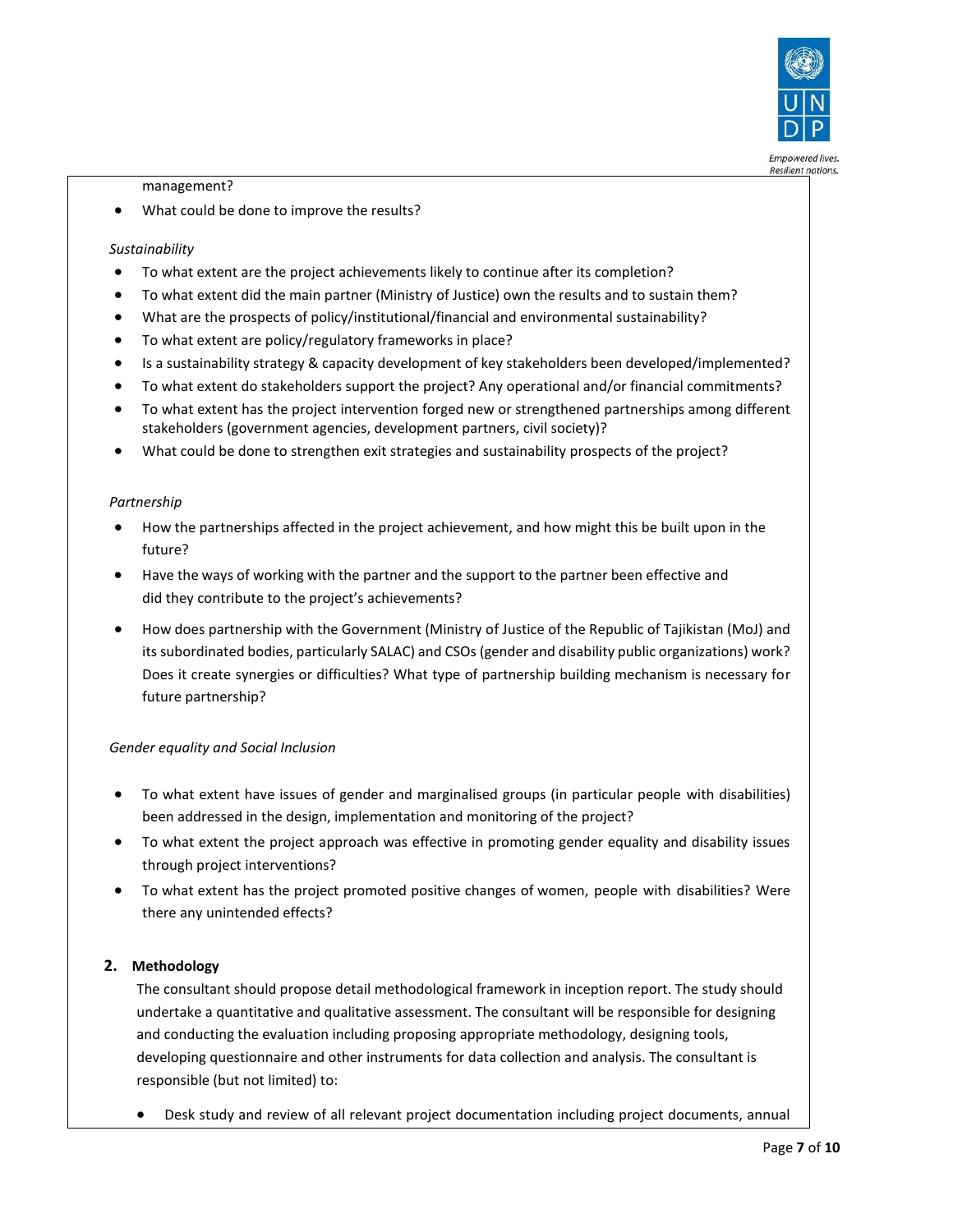

work-plans, project progress reports, annual project reports, minutes of the Steering Committee.

- Consultations with UNDP CO, Rule of Law and Access to Justice project staff, officials and board members, SCOs. Some of the consultations might be virtual based on the situation.
- Field observations, interactions/interviews (structured, semi-structured) and consultations with partners and stakeholders (including Ministry of Justice, SALAC, LAC, Union of Lawyers, Ministry of Finance, Ombudsman Office, State Committee for Women and Family Affairs, CSOs, including disabled and women organizations; international non-governmental organizations; individual beneficiaries; UN Agencies (UNICEF, UNFPA, UN Women, UNOHCHR); OSCE and representatives of donor MFA of Finland and SDC. Some of the interviews might be virtual based on the situation. The consultant should decide the number of visits and locations in the inception report.
- Briefing and debriefing sessions with UNDP and Project team as well as with other partners will be organised.
- The evaluator should ensure triangulation of the various data sources to maximize the validity and reliability of data. Analysis leading to evaluative judgements should always be clearly spelled out. The limitations of the methodological framework should also be spelled out in the review reports.
- In addition, any necessary methodologies for ensuring that the evaluation addresses the needs of vulnerable groups as identified in the project document, employs a rights-based approach and takes questions around gender into consideration.

## **3. Evaluation products (key deliverables).**

The evaluator should submit the following deliverables:

- Inception report detailing the reviewer's understanding of what is being evaluated, why it is being evaluated, and how (methodology) it will be evaluated. The inception report should also include a proposed schedule of tasks, evaluation tools, activities and deliverables.
- Evaluation matrix that includes key criteria, indicators and questions to capture and assess them.
- Evaluation debriefing- immediately after completion of data collection, the evaluator should provide preliminary debriefing and findings to the UNDP/Project team.
- Draft Evaluation report for review and comments.
- Evaluation Audit Trail The comments on the draft report and changes by the evaluator in response to them should be retained by the consultant team to show how they have addressed comments.
- Final report within stipulated timeline with sufficient detail and quality by incorporating feedback from the concerned parties.
- An exit presentation on findings and recommendations.

## **Major roles and responsibilities include:**

- Finalizing and designing the detailed scope and methodology for the evaluation
- Ensure appropriate division of tasks within the team
- Gathering and review of relevant documents
- Prepare inception report, evaluation matrix including the evaluation questions, data collection instruments, etc.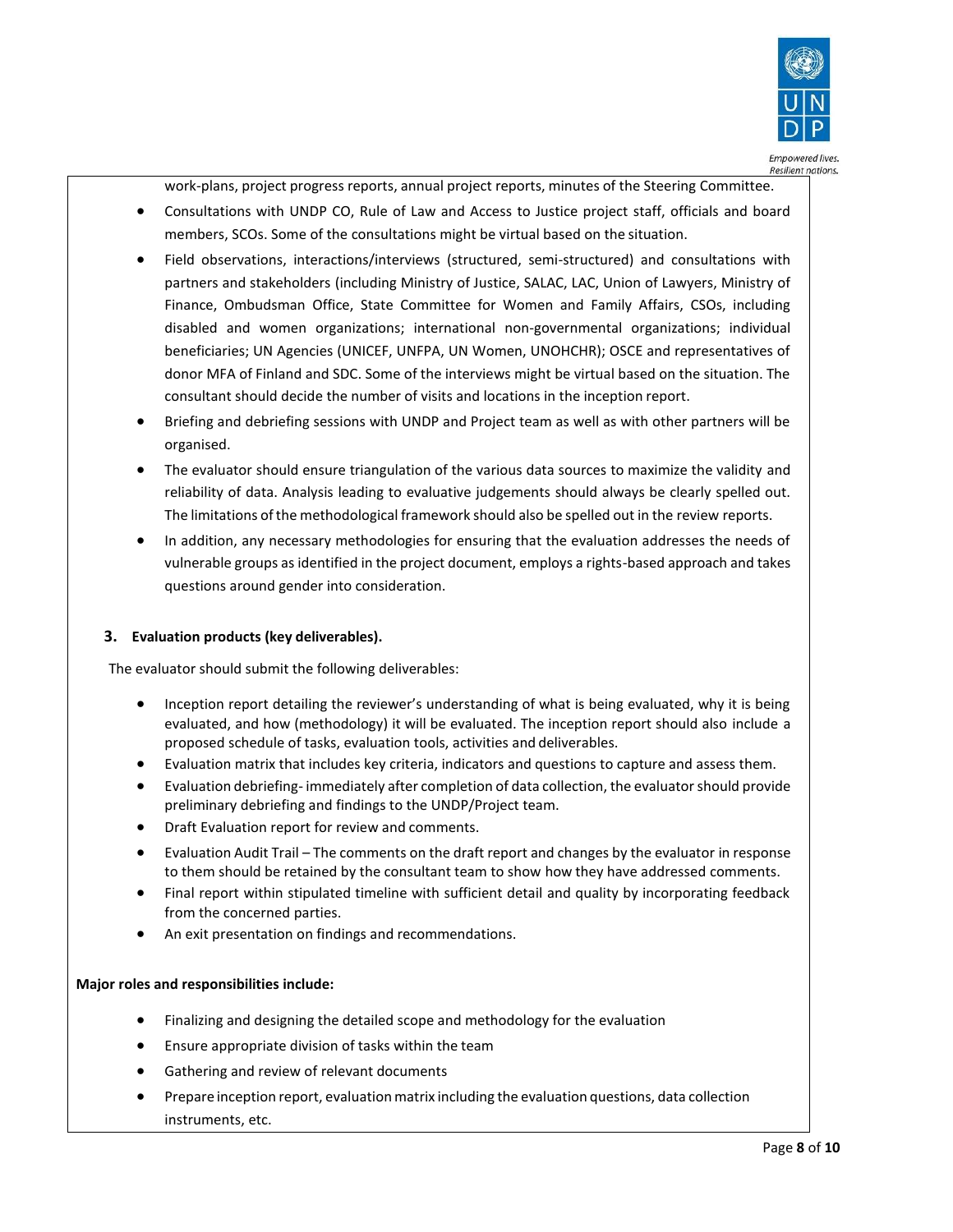

- Conduct field visits in selected communities and conduct interviews with the selected target groups, partners and stakeholders
- Facilitate stakeholders' discussion to collect, collate and synthesize

# information

- Analyse the data and prepare a draft evaluation report in the prescribed format
- Incorporate the feedback and finalize the evaluation report
- Coordinate with UNDP CO for evaluation related information

## **3. Expected Outputs and deliverables**

The evaluation is expected to start in second week of January 2022 for an estimated duration of 25 days. This will include desk reviews, primary information collection, field work, and report writing.

| <b>Planned Activities</b>                                                                                   | <b>Tentative Days</b> | <b>Remarks</b>                                                                                      |
|-------------------------------------------------------------------------------------------------------------|-----------------------|-----------------------------------------------------------------------------------------------------|
| Desk review and preparation of design (home based)                                                          | 2 days                |                                                                                                     |
| Finalizing design, methods & inception report and sharing<br>with reference group for feedback (home based) | 3 days                | UNDP needs at<br>least 3 days to<br>review and<br>provide<br>feedback on<br>the inception<br>report |
| Stakeholders meetings and interviews in field and Dushanbe<br>(Virtual and/or field base)                   | 12 days               |                                                                                                     |
| Analysis, preparation of draft report and shares for review                                                 | 5 days                |                                                                                                     |
| Incorporate suggestions and comments to finalize the report<br>and submit final report to UNDP              | 3 days                | UNDP needs at<br>least 10 days to<br>review and<br>finalize the<br>report                           |
| Total                                                                                                       | 25 days               |                                                                                                     |

#### **4. Institutional arrangements/reporting lines**

The principal responsibility for managing this evaluation resides with the UNDP CO in Tajikistan. The UNDP CO will contract the consultant and ensure the timely implementation of the evaluation. The Consultant will directly report to Project Manager. The Project Manager will assure smooth, quality and independent implementation of the evaluation with needful guidance from UNDP's Senior Management. The project team will provide required information for evaluation in leadership of Team Leader/Governance, Human rights and Rule of law. The project team will arrange all the field visits, stakeholder consultations and interviews as needed.